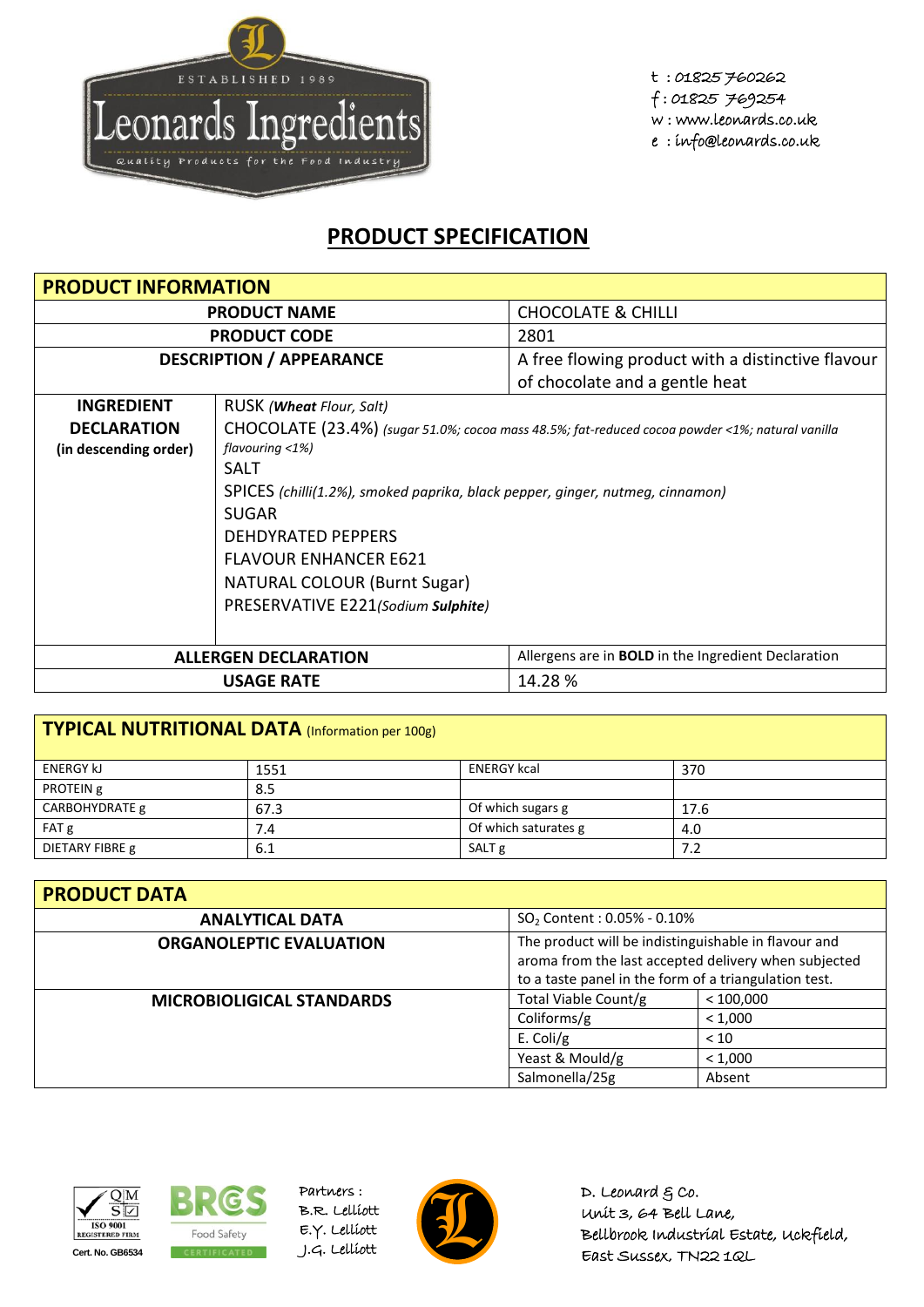

t : 01825 760262 f : 01825 769254 w : www.leonards.co.uk e : info@leonards.co.uk

| <b>STORAGE &amp; PACKAGING</b>                        |                                                                                                                                                                                                                       |
|-------------------------------------------------------|-----------------------------------------------------------------------------------------------------------------------------------------------------------------------------------------------------------------------|
| <b>PACKAGING</b>                                      | 0.681 Kg in a 220 gauge, food grade, heat-seal polyethene bag. Five bags in a double walled<br>cardboard box.                                                                                                         |
| <b>LABELLING</b>                                      | Best Before Date, Batch Code, Product Name and Product Code, Weight                                                                                                                                                   |
| <b>STORAGE</b>                                        | In sealed containers in a cool, dry place, away from direct sunlight and free from<br>infestation                                                                                                                     |
| <b>SHELF LIFE</b>                                     | Twelve months from date of manufacture when stored under recommended conditions.                                                                                                                                      |
| <b>HANDLING PROCEDURES</b>                            | Normal good manufacturing procedures for non hazardous food ingredients apply                                                                                                                                         |
| <b>LEGISLATION &amp; WARRANTY</b><br><b>STATEMENT</b> | The product will be produced in accordance with all current relevant EU Legislation. The<br>information provided is given in good faith and is based upon the product data supplied by<br>the raw material suppliers. |
| <b>CONFIDENTIALITY</b>                                | This specification and the information contained within it remains the property of D.<br>Leonard & Co. and must not be disclosed to any third party without the prior written<br>consent of D. Leonard & Co           |

| <b>CONTAINS</b>                                             | Yes/No | <b>Source</b>   | <b>Present</b> | <b>Present</b> |
|-------------------------------------------------------------|--------|-----------------|----------------|----------------|
|                                                             |        |                 | on Line        | <b>On Site</b> |
| Cereals containing Gluten: wheat, rye, barley, oats, spelt, | Y      | <b>Rusk</b>     | ν              |                |
| kamut and their hybridized strains.                         |        |                 |                |                |
| <b>Eggs</b>                                                 | N      |                 | N              | N              |
| <b>Fish</b>                                                 | Ν      |                 | Ν              | N              |
| <b>Crustaceans</b>                                          | N      |                 | N              | N              |
| <b>Peanuts</b>                                              | N      |                 | N              | N              |
| Soybeans                                                    | N      |                 | v              |                |
| Milk from all species                                       | N      |                 | v              |                |
| <b>Nuts</b>                                                 | N      |                 | N              | N              |
| <b>Celery</b>                                               | N      |                 | v              |                |
| Mustard all forms originating from the mustard plant        | N      |                 | v              |                |
| including oils                                              |        |                 |                |                |
| Sesame seeds                                                | N      |                 | v              |                |
| Sulphur dioxide and sulphites (>10mg/kg)                    | Υ      | Sodium Sulphite | ν              |                |
| Lupins                                                      | N      |                 | N              | N              |
| <b>Molluscs</b>                                             | N      |                 | Ν              | N              |

| Raw Material Breakdown (additives and processing aids): |                                                                                                                   |  |  |
|---------------------------------------------------------|-------------------------------------------------------------------------------------------------------------------|--|--|
| Ingredient                                              | <b>Contains</b>                                                                                                   |  |  |
| Salt                                                    | Anticaking agent E535                                                                                             |  |  |
| Rusk                                                    | Wheat Flour, Salt, raising agent E503                                                                             |  |  |
| Wheat Flour                                             | Wheat Flour (WHEAT flour, Calcium Carbonate (E170), Iron, Nicotinamide (Vit B3), Thiamine Hydrochloride (Vit B1)) |  |  |
| Chocolate                                               | sugar 51.0%; cocoa mass 48.5%; fat-reduced cocoa powder <1%; natural vanilla flavouring <1%                       |  |  |

| <b>PRODUCT SUITABILITY</b> |          |                |                                 |
|----------------------------|----------|----------------|---------------------------------|
| Vegetarians                |          | Halal          | - not certified<br>$\checkmark$ |
| Vegan                      |          | Kosher         | not certified * -               |
| <b>Gluten Free</b>         | $\times$ | <b>GM Free</b> |                                 |



**BRG** Food Safety **Cert. No. GB6534** CERTIFICATED J.G. Lelliott

Partners : B.R. Lelliott E.Y. Lelliott



D. Leonard  $g$  co. Unit 3, 64 Bell Lane, Bellbrook Industrial Estate, Uckfield, East Sussex, TN22 1QL